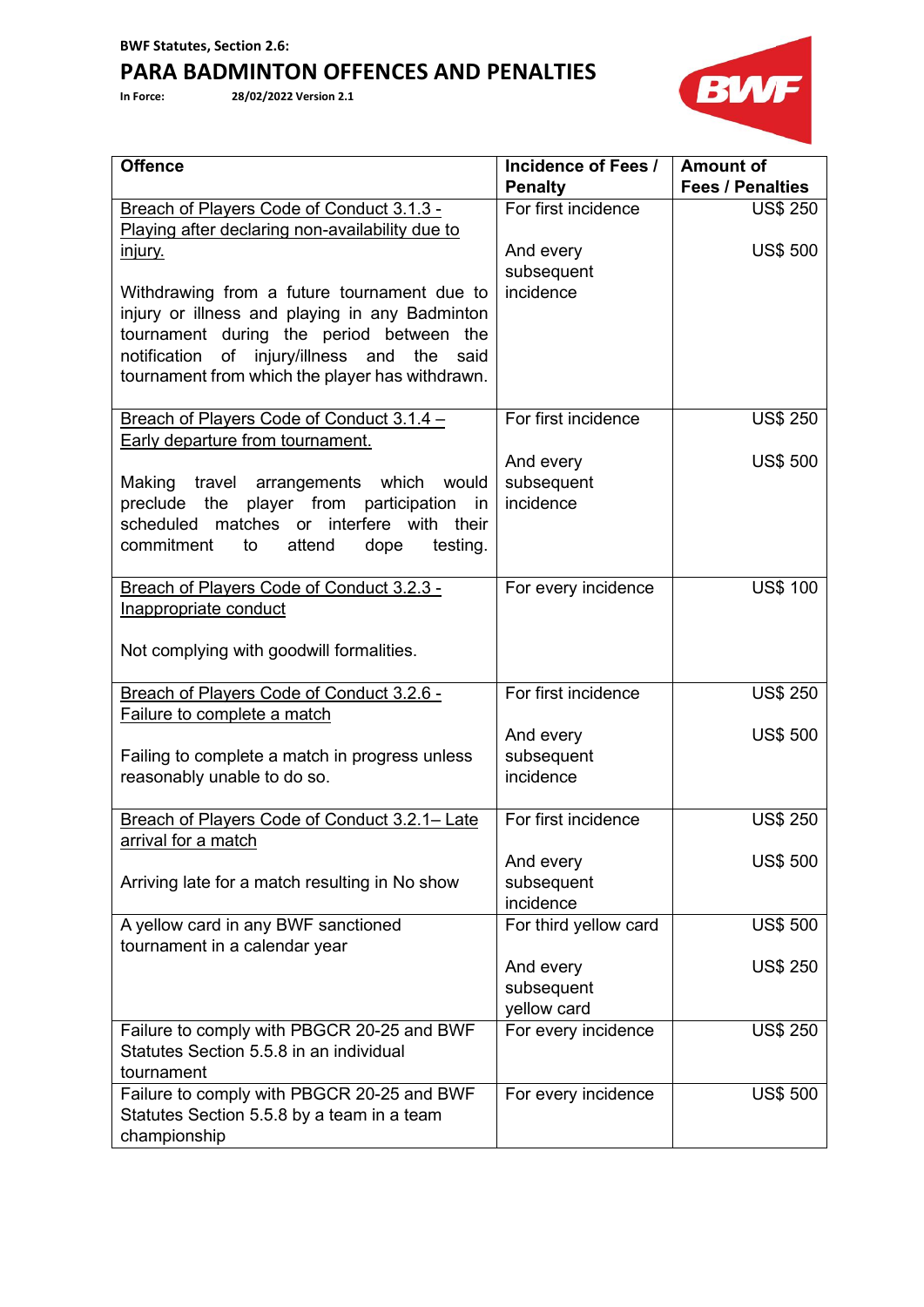| The following breaches of the Coaches and<br>Educators Code of Conduct (Section 2.2.6):                                                                                                                                   | For first incidence                  | <b>US\$ 250</b> |
|---------------------------------------------------------------------------------------------------------------------------------------------------------------------------------------------------------------------------|--------------------------------------|-----------------|
|                                                                                                                                                                                                                           | And every                            | <b>US\$ 500</b> |
| Clause 4.5 - not being appropriately dressed;                                                                                                                                                                             | subsequent<br>incidence              |                 |
| Clause 4.6 - fails to remain seated while play is<br>in progress;                                                                                                                                                         |                                      |                 |
| Clause 4.7 - must not coach when the shuttle is<br>in play or in any manner distract opposing player<br>or disrupt play;                                                                                                  |                                      |                 |
| Clause 4.8 - attempts to delay the game;                                                                                                                                                                                  |                                      |                 |
| Clause 4.9 - fails to return to chair when 20<br>second announcement is made;                                                                                                                                             |                                      |                 |
| Clause 4.10 - in any way abuses, intimidates or<br>distracts a tournament official, technical official,<br>another Coach/Team official or an opposing<br>player;                                                          |                                      |                 |
| Clause 4.11 - attempts to communicate in any<br>way with opposing players or Coaches or Team<br>officials during the course of a match;                                                                                   |                                      |                 |
| Clause 4.12 – make or attempt to make any<br>unwelcome, abusive, or intimidating physical<br>contact with any spectator, Tournament official,<br>technical official, opposing Players, coaches, or<br>team officials; and |                                      |                 |
| Clause 4.13 - make media comments to bring<br>the sport to disrepute.                                                                                                                                                     |                                      |                 |
| Coach or Team Official - non-attendance at<br><b>Team Managers Meeting</b>                                                                                                                                                | For first incidence                  | \$50            |
|                                                                                                                                                                                                                           | And every<br>subsequent<br>incidence | \$250           |
| A red card in any BWF sanctioned tournament.                                                                                                                                                                              | For red card                         | \$500           |
| Non-submission of the final results on day of<br>conclusion of the tournament.                                                                                                                                            | For every default                    | \$250           |
| Non-attendance of team representative of<br>players requiring classification or reclassification                                                                                                                          | For first incidence                  | \$50            |
| at Classification meeting.                                                                                                                                                                                                | And every<br>subsequent<br>incidence | \$250           |
| Player does not show up or late for                                                                                                                                                                                       | For every default                    | \$50            |
| Classification                                                                                                                                                                                                            |                                      |                 |